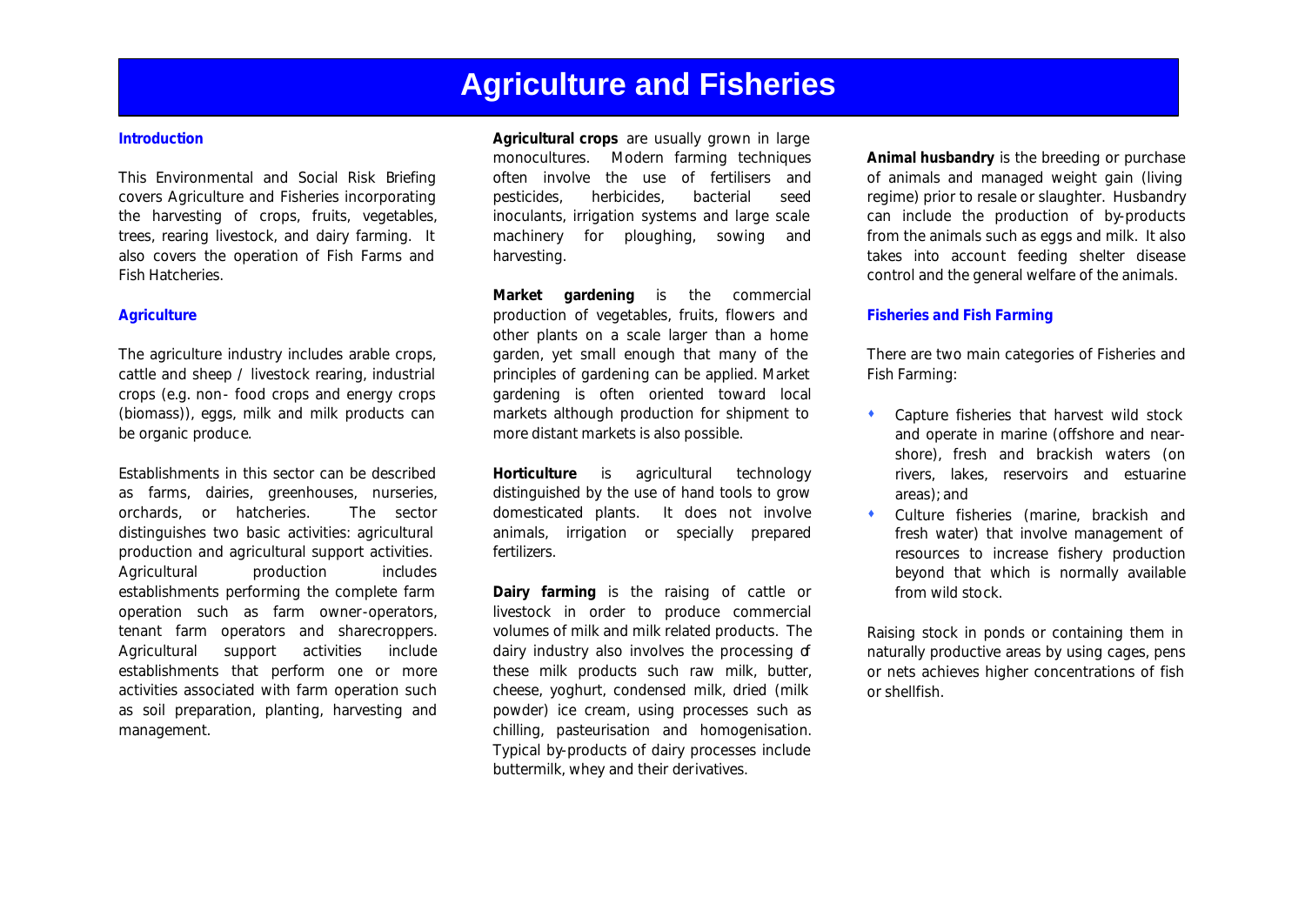**Fisheries and Fish Farming Schematic**



#### *Capture Fisheries*

#### *Commercial Fishing*

Commercial fishing is the act of catching large volumes of fish at sea by trawler or small vessel. Coastal artisanal fishery vessels are included.

Advances in technology such as the use of global positioning system (GPS), acoustic gear monitoring and fisheries infor mation systems beaming oceanographic data straight to ships at sea have greatly increased the fishing power of individual fishing vessels

#### *Culture Fisheries*

#### *Aquaculture*

Aquaculture is the farming of aquatic organisms including fish, molluscs, crustaceans and aquatic plants. Farming implies an intervention in the rearing process to enhance production, such as regular stocking, feeding, protection from predators, etc. Farming also implies individual or corporate ownership of the stock being cultivated.

The stocks raised in aquaculture operations are the private property of aquaculturists, who care for the crop throughout its rearing period by administering basic animal husbandry (e.g. providing housing and feed, protection from predators, veterinary attention, etc.).

Upon reaching the preferred market size, aquaculture stocks are harvested for processing, sale and consumption. Aquaculture is an example of the agri-food business model whereby aquaculture producers invest in production systems, manage livestock to optimize productivity and coordinate sales to earn a return on investment.

Aquaculture for food production is similar to other forms of animal husbandry: the animals are cared for, protected and fed with the intention of increasing their quantity and value. The holding and farming of fish also reduces the effort otherwise required to locate and capture supplies from wild stocks.

#### *Mariculture*

Open ocean aquaculture is defined as the 'rearing of marine organisms under controlled conditions in the Economic Exclusion Zone (EEZ) - from the three mile territorial limit of the coast to two hundred miles offshore. Facilities may be floating (e.g. net pens for rearing of fish and rafts from which strings of molluscs are suspended), submerged (fully enclosed net pens or cages moored beneath the water surface) or attached to fixed structures. The terms 'open ocean aquaculture' and 'offshore aquaculture' are interchangeable.

#### *Marine & Freshwater Fish Processing*

Fish processing is a water intensive industry and generates large quantities of wastewater. Process water is used for washing fish, cleaning process areas, cooling and production purposes. These processes typically require the provision of high quality water and can therefore represent considerable costs to the facility.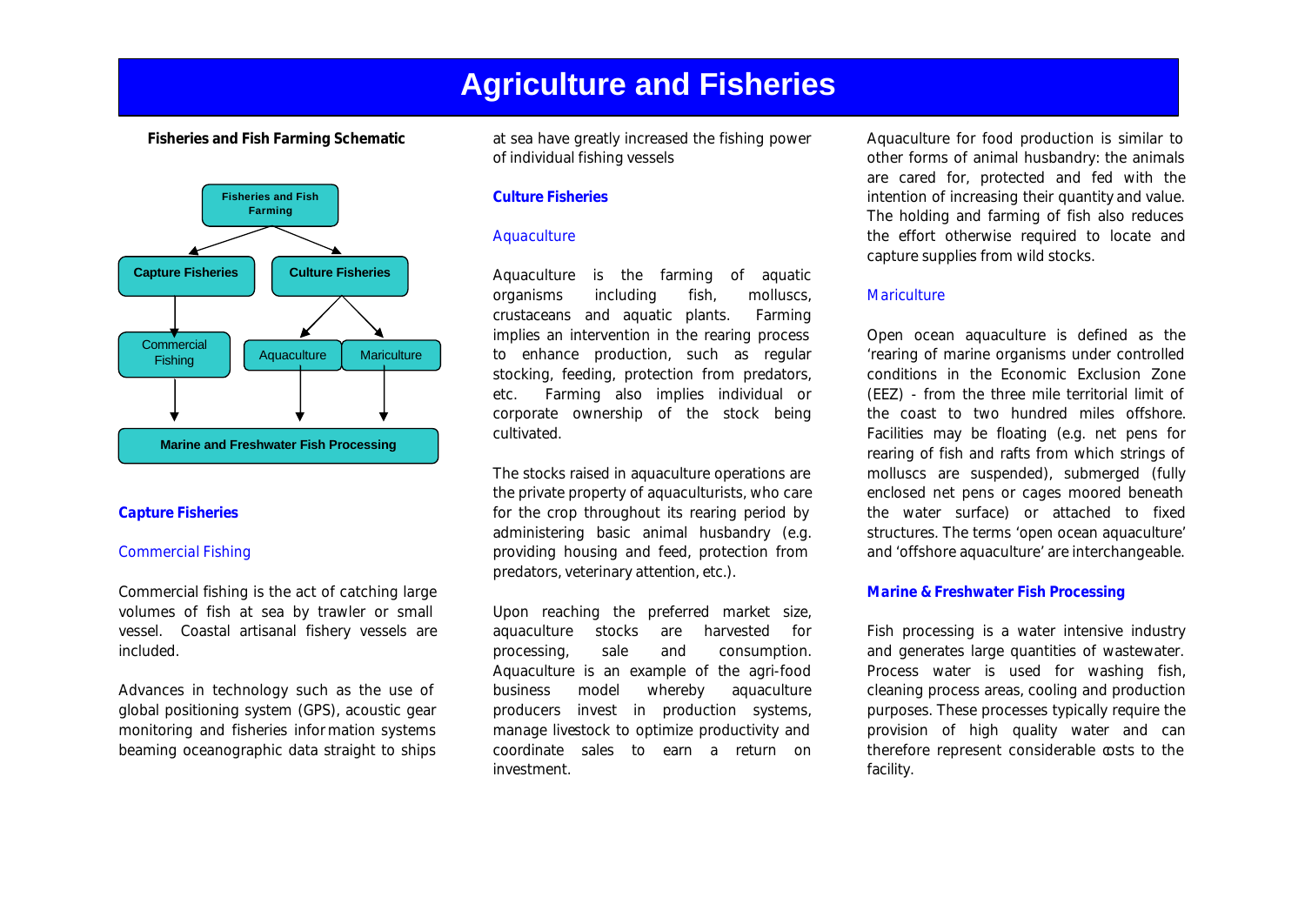### **Key Sector Risks and Headline Issues**

In large-scale Agriculture and Fishing operations some critical issues of particular public concern may result in reputation or credit risk to a lender or an investor, these include:

- $\bullet$  Sustaina ble community development;
- Involuntary resettlement and relocation of affected populations;
- Livelihood restoration:
- Community health and safety;
- Pollution and release of chemicals and effluent into waterways;
- Management of waste;
- $\bullet$  GMO;
- Loss of biodiversity;
- Cash crops and plantations/intensive farming and monoculture; and
- $\bullet$  Communicable disease e.g. Avian bird flu, Foot and Mouth disease.

The following tables detail potential Environmental and Social risks associated with industry processes and appropriate control measures. These may include **Environmental and Social Management Plans** and may form part of a wider **Environmental Social Management System**.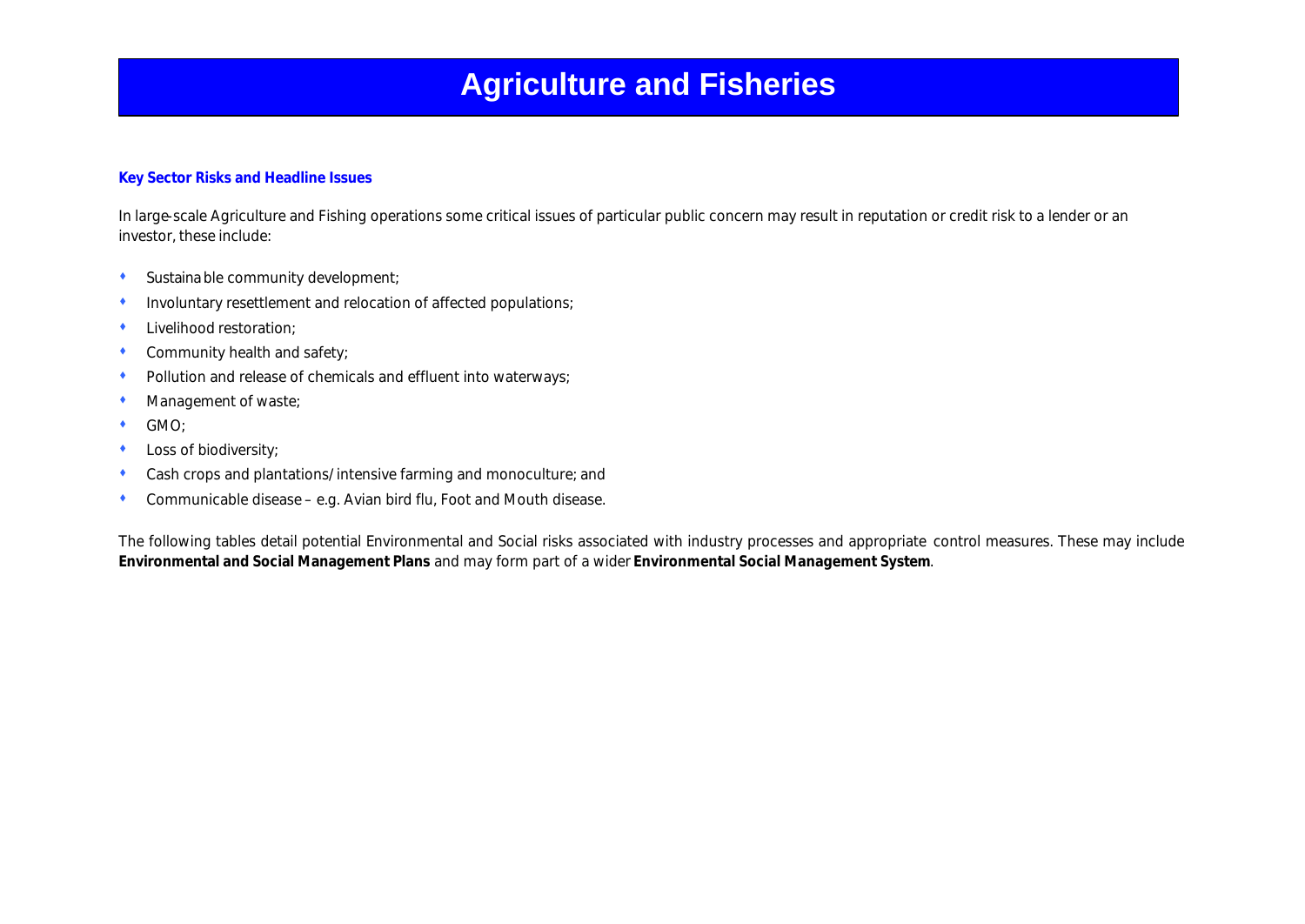### **Environmental Risks**

|                                                                                                                                                                                                                                                                                                                                                                                                                                                                                                                                                                                                                                                                                                                                                                                                                                                                                                                                                                                                                                                                                                       | <b>Controls</b>                                                                                                                                                                                                                                                                                                                                                                                                                                                                                                                                                                                                                                                                                                                                                                                                                                                                                                                                                                                                                                                                                                                                                                                                                                                                                              |
|-------------------------------------------------------------------------------------------------------------------------------------------------------------------------------------------------------------------------------------------------------------------------------------------------------------------------------------------------------------------------------------------------------------------------------------------------------------------------------------------------------------------------------------------------------------------------------------------------------------------------------------------------------------------------------------------------------------------------------------------------------------------------------------------------------------------------------------------------------------------------------------------------------------------------------------------------------------------------------------------------------------------------------------------------------------------------------------------------------|--------------------------------------------------------------------------------------------------------------------------------------------------------------------------------------------------------------------------------------------------------------------------------------------------------------------------------------------------------------------------------------------------------------------------------------------------------------------------------------------------------------------------------------------------------------------------------------------------------------------------------------------------------------------------------------------------------------------------------------------------------------------------------------------------------------------------------------------------------------------------------------------------------------------------------------------------------------------------------------------------------------------------------------------------------------------------------------------------------------------------------------------------------------------------------------------------------------------------------------------------------------------------------------------------------------|
|                                                                                                                                                                                                                                                                                                                                                                                                                                                                                                                                                                                                                                                                                                                                                                                                                                                                                                                                                                                                                                                                                                       |                                                                                                                                                                                                                                                                                                                                                                                                                                                                                                                                                                                                                                                                                                                                                                                                                                                                                                                                                                                                                                                                                                                                                                                                                                                                                                              |
|                                                                                                                                                                                                                                                                                                                                                                                                                                                                                                                                                                                                                                                                                                                                                                                                                                                                                                                                                                                                                                                                                                       |                                                                                                                                                                                                                                                                                                                                                                                                                                                                                                                                                                                                                                                                                                                                                                                                                                                                                                                                                                                                                                                                                                                                                                                                                                                                                                              |
|                                                                                                                                                                                                                                                                                                                                                                                                                                                                                                                                                                                                                                                                                                                                                                                                                                                                                                                                                                                                                                                                                                       |                                                                                                                                                                                                                                                                                                                                                                                                                                                                                                                                                                                                                                                                                                                                                                                                                                                                                                                                                                                                                                                                                                                                                                                                                                                                                                              |
| Appropriateness of soil and ground conditions - e.g.<br>irrigation, salt pans, high water tables, unsuitable sub-<br>soils for the enterprise<br>Habitat depletion, fragmentation and degradation -<br>land disturbance, land instability and soil erosion<br>potentially leading to loss habitats - natural and<br>manmade e.g. fish farms and spawning areas due to<br>increased siltation and disturbance to protected<br>species, disruption of migration routes<br>Pressure on natural resources - overuse of land,<br>increase in soil acidity<br>Impact on terrestrial and aquatic ecology - due to<br>poor land restoration practices (e.g. monocultures and<br>/ or replanting of low quality saplings)<br>Atmospheric emissions (i.e. of harvesting and plant<br>- Pollutants (VOC, NOX, SOX, PM10, CO, CO2, etc)<br>- Greenhouse gas production<br>- Dust and noise<br>Employee health and safety - exposure to dust and<br>harmful substances, e.g. fertilisers and pesticides,<br>herbicides, bacterial seed inoculants and other<br>Liquid/solid waste (production and disposal) - e.g. | Due diligence research - in establishing a new facility,<br>review data relating to the area including soils, geology,<br>geomorphology, vegetation, current land use, climate and<br>interpret suitable uses and recurrent costs of the<br>enterprise for maintaining fertility, erosion protection,<br>change in water table height and chemical composition. If<br>data is not available it needs to be collected and costed in<br>a feasibility study to obtain and analyse. Review weather<br>details and undertake risk likelihood projections and come<br>up with a costed risk mitigation plan<br>Sustainable forestry (land clearing) and biodiversity<br>management<br>- Selective rather than clear felling of natural forest<br>- Limit disturbance to other vegetation and landforms<br>- Avoid harvesting at critical time in life cycle of key<br>species<br>- Establish reserved areas for natural regeneration and<br>protect native plant species<br>- Establish environmental baseline to ascertain safe levels<br>of harvesting<br>Use of Best Available Technology not Entailing<br><b>Excessive Cost (BATNEEC)</b><br>Water resource management and response planning -<br>protect / avoid water resources: minimisation and spill<br>prevention, response planning, responsible waste |
|                                                                                                                                                                                                                                                                                                                                                                                                                                                                                                                                                                                                                                                                                                                                                                                                                                                                                                                                                                                                                                                                                                       | farm slurry/manure, waste chemicals and chemical                                                                                                                                                                                                                                                                                                                                                                                                                                                                                                                                                                                                                                                                                                                                                                                                                                                                                                                                                                                                                                                                                                                                                                                                                                                             |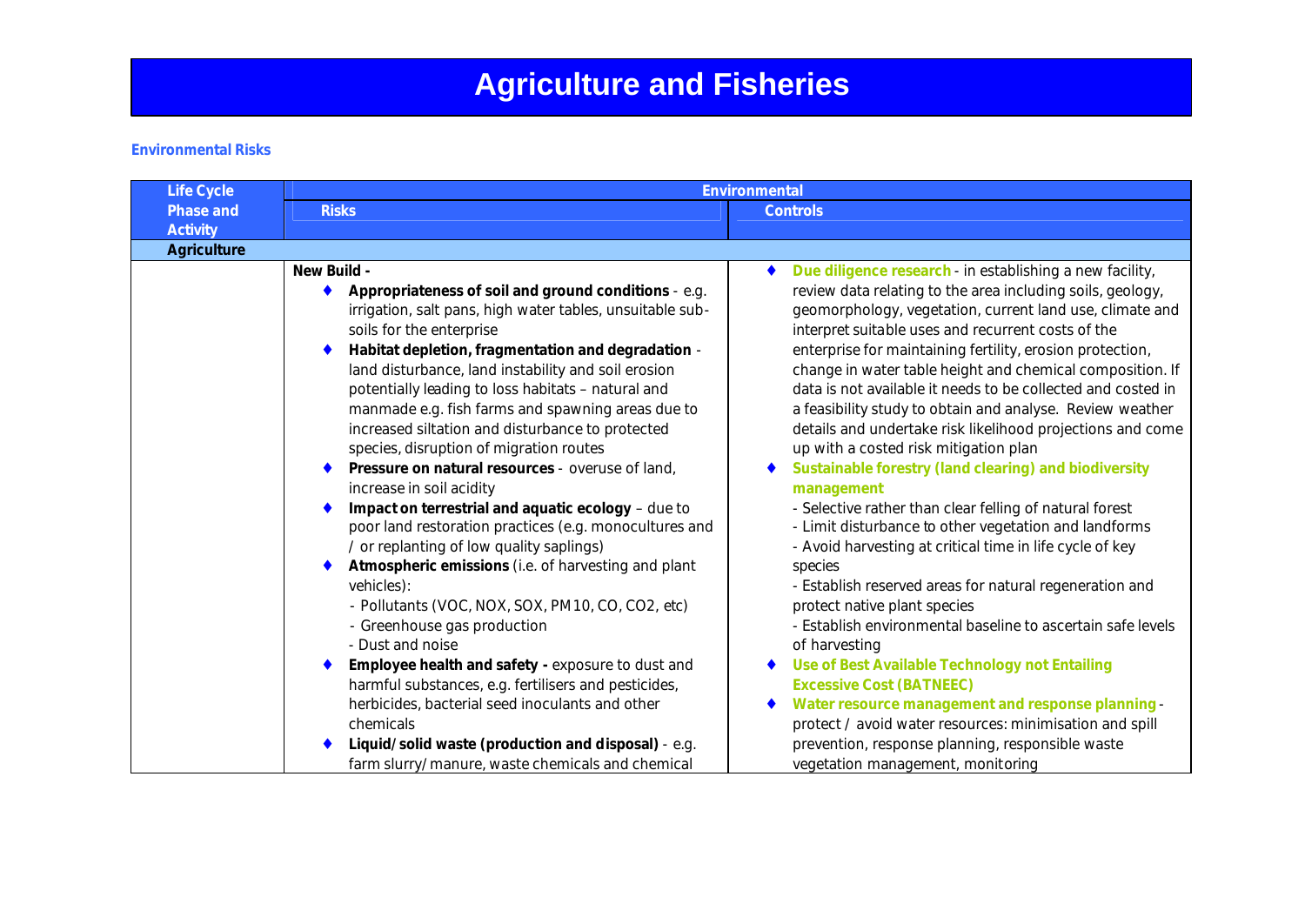| <b>Life Cycle</b>                                      |                                                                                                                                                                                                                                                                                                                                                                                                                                                                                                                                                                                 | <b>Environmental</b>                                                                                                                                                                                                                                                                                                                                                                                                                                                                                                                                                |
|--------------------------------------------------------|---------------------------------------------------------------------------------------------------------------------------------------------------------------------------------------------------------------------------------------------------------------------------------------------------------------------------------------------------------------------------------------------------------------------------------------------------------------------------------------------------------------------------------------------------------------------------------|---------------------------------------------------------------------------------------------------------------------------------------------------------------------------------------------------------------------------------------------------------------------------------------------------------------------------------------------------------------------------------------------------------------------------------------------------------------------------------------------------------------------------------------------------------------------|
| <b>Phase and</b>                                       | <b>Risks</b>                                                                                                                                                                                                                                                                                                                                                                                                                                                                                                                                                                    | <b>Controls</b>                                                                                                                                                                                                                                                                                                                                                                                                                                                                                                                                                     |
| <b>Activity</b>                                        | containers<br>Disruption and pollution of surface water<br>(hydrological) and groundwater (hydrogeolocical)<br>systems and flows - fuels, lubricants and ancillary<br>chemicals use of heavy machinery / spillage<br>Bioaccumulation and contamination of food chain -<br>e.g. use of fertilizers and pesticides, e.g. crop spraying<br>(wind drift)<br>Landscape scarring and visual impact - e.g. clear<br>felling, hedgerow removal<br>Natural hazards and risks - frost, drought, flooding,<br>cyclones<br>Biological disease and pestilence - pests e.g. locusts           | <b>Environmental Management Program (EMP) -</b><br>minimisation of facility footprint                                                                                                                                                                                                                                                                                                                                                                                                                                                                               |
| <b>Fisheries and Fish Farming</b>                      |                                                                                                                                                                                                                                                                                                                                                                                                                                                                                                                                                                                 |                                                                                                                                                                                                                                                                                                                                                                                                                                                                                                                                                                     |
| Capture<br><b>Fisheries</b><br>(Commercial<br>Fishing) | Pressure on natural resources - natural fish stock<br>$\bullet$<br>depletion                                                                                                                                                                                                                                                                                                                                                                                                                                                                                                    | Sustainable fishing and biodiversity management<br>- Establishment of sustainable fishing quotas<br>- Limit disturbance to other vegetation and landforms e.g.<br>construction of ponds                                                                                                                                                                                                                                                                                                                                                                             |
| Culture<br>Fisheries<br>(Aquaculture,<br>Mariculture)  | Habitat depletion, fragmentation and degradation<br>$\bullet$<br>- Water / shore disturbance, pH alteration, oxygen<br>depletion<br>- Fragmentation of ocean habitats and loss of species<br>Pressure on natural resources - ocean and river water<br>contamination e.g. from fuel, lubricant and chemicals,<br>from use of heavy machinery and fish pond effluent<br>Bioaccumulation and contamination of food chain -<br>use of pesticides and hormones to combat parasitism<br>and disease, leading to degradation of water quality<br>and chemicals entering the food chain | Water disposal and monitoring systems - water<br>exchange system including flushing systems<br>Construct fish farms/aquaculture projects - design to<br>control drainage and minimise escapees<br>Sustainable aquaculture and biodiversity management<br>- Establish reserved areas for natural regeneration,<br>replant, protect and maintain native species<br>- Limit disturbance to other vegetation and landforms<br>- Adequate standards for the use of feeds and<br>agents/antibiotics established<br><b>Biodiversity management - recognition of issues</b> |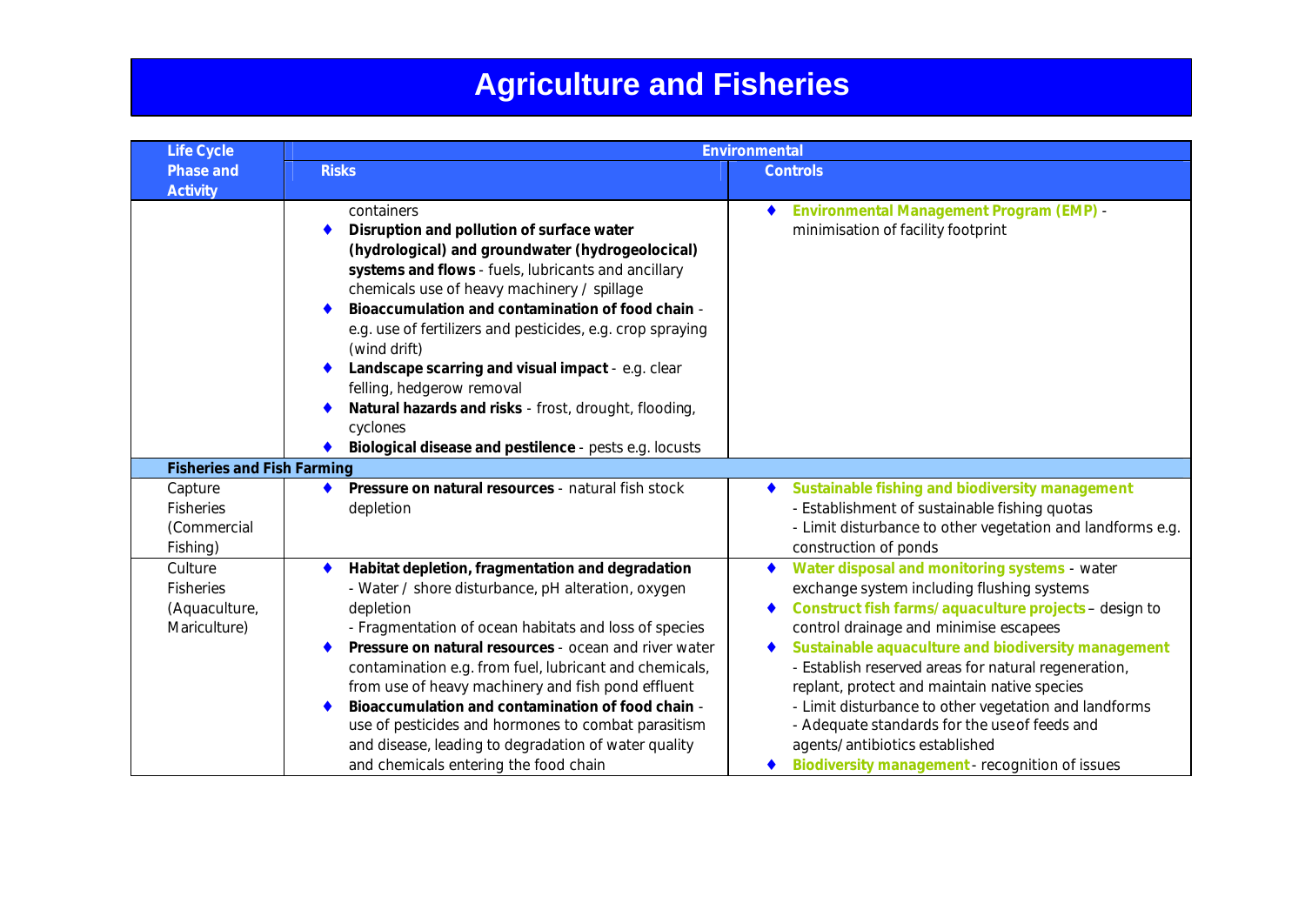| Life Cycle                   | <b>Environmental</b>                                                                                                                                                                                                                                                                                                                                                                                                                                             |                                                                                                                         |
|------------------------------|------------------------------------------------------------------------------------------------------------------------------------------------------------------------------------------------------------------------------------------------------------------------------------------------------------------------------------------------------------------------------------------------------------------------------------------------------------------|-------------------------------------------------------------------------------------------------------------------------|
| Phase and<br><b>Activity</b> | <b>Risks</b>                                                                                                                                                                                                                                                                                                                                                                                                                                                     | <b>Controls</b>                                                                                                         |
|                              | Impact on terrestrial and aquatic ecology<br>- Introduction of alien genetically modified species<br>- Accidental release of farmed species into natural<br>environments<br>- Increased inter and intra species competition<br>- Susceptibility of monoculture stock to disease and<br>death<br>Liquid waste (production and disposal) – by products<br>handling, storage and disposal, e.g. fish excretion,<br>waste chemicals, hormones, antibiotics, steroids | associated with monoculture<br>Waste management                                                                         |
|                              | Marine / Freshwater Fish Processing                                                                                                                                                                                                                                                                                                                                                                                                                              |                                                                                                                         |
| Processing                   | Pressure on natural resources - high water use<br>Liquid waste (production and disposal) - wastewater<br>from fish unloading, equipment sprays, offal<br>transportation and facility cleaning                                                                                                                                                                                                                                                                    | Water management - securing of a sustainable water<br>supply, recycling and reuse wastewater<br><b>Waste management</b> |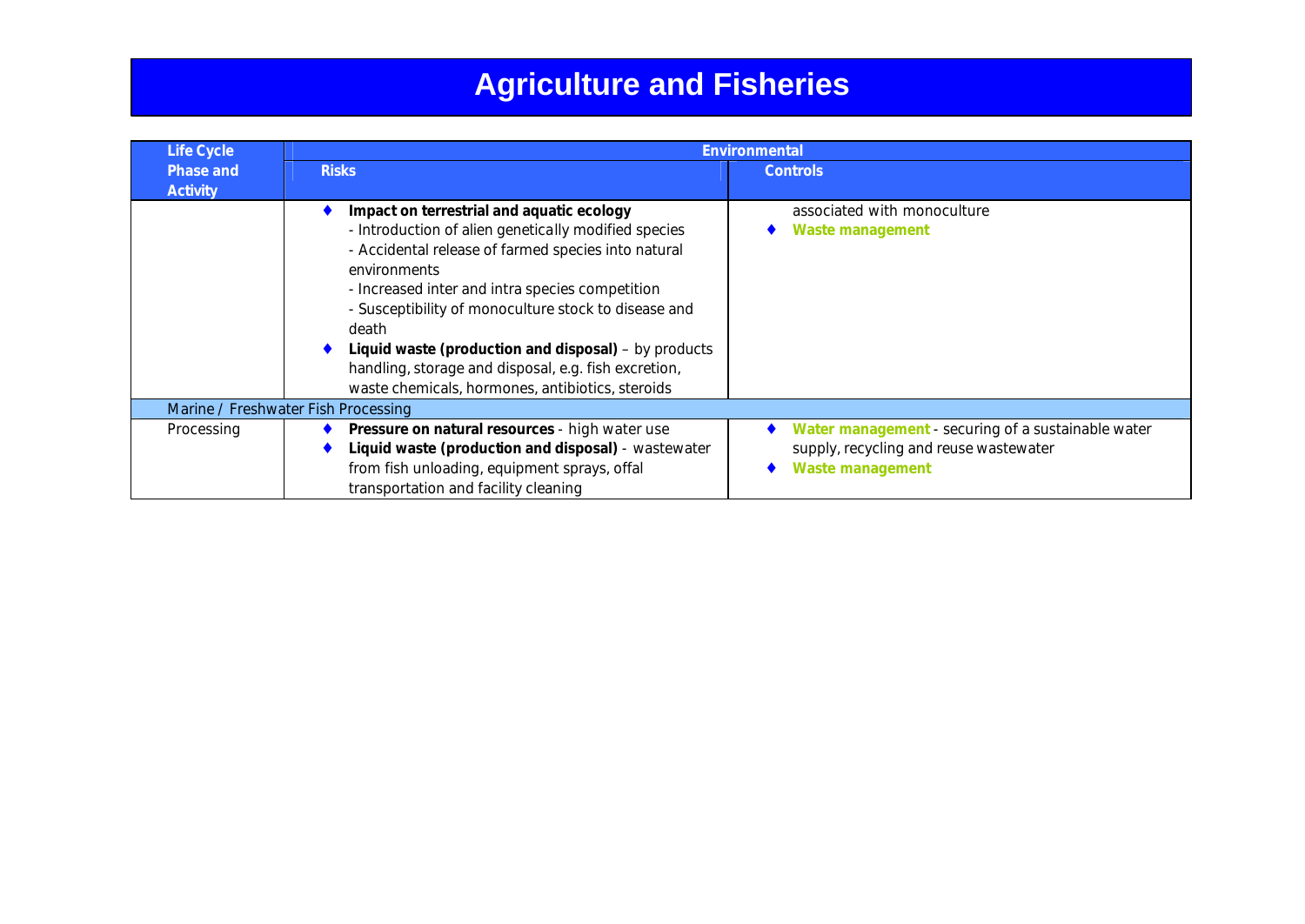### **Social Risks**

| <b>Life Cycle Phase</b> | <b>Social</b>                                                                                                                                                                                                                                                                                                                                                                                                                                                                                                                                                                                                                                                                                                                                                                                                                                                                                                                                                                                                                                                                                                                                                                           |                                                                                                                                                                                                                                                                                                                                                                                                                                                                                                                                                                                                                                                                                                                                                                                                                                                                                                                                                                                                                                                                                                                                                                                                                          |
|-------------------------|-----------------------------------------------------------------------------------------------------------------------------------------------------------------------------------------------------------------------------------------------------------------------------------------------------------------------------------------------------------------------------------------------------------------------------------------------------------------------------------------------------------------------------------------------------------------------------------------------------------------------------------------------------------------------------------------------------------------------------------------------------------------------------------------------------------------------------------------------------------------------------------------------------------------------------------------------------------------------------------------------------------------------------------------------------------------------------------------------------------------------------------------------------------------------------------------|--------------------------------------------------------------------------------------------------------------------------------------------------------------------------------------------------------------------------------------------------------------------------------------------------------------------------------------------------------------------------------------------------------------------------------------------------------------------------------------------------------------------------------------------------------------------------------------------------------------------------------------------------------------------------------------------------------------------------------------------------------------------------------------------------------------------------------------------------------------------------------------------------------------------------------------------------------------------------------------------------------------------------------------------------------------------------------------------------------------------------------------------------------------------------------------------------------------------------|
| and Activity            | <b>Risks</b>                                                                                                                                                                                                                                                                                                                                                                                                                                                                                                                                                                                                                                                                                                                                                                                                                                                                                                                                                                                                                                                                                                                                                                            | <b>Controls</b>                                                                                                                                                                                                                                                                                                                                                                                                                                                                                                                                                                                                                                                                                                                                                                                                                                                                                                                                                                                                                                                                                                                                                                                                          |
| <b>Agriculture</b>      |                                                                                                                                                                                                                                                                                                                                                                                                                                                                                                                                                                                                                                                                                                                                                                                                                                                                                                                                                                                                                                                                                                                                                                                         |                                                                                                                                                                                                                                                                                                                                                                                                                                                                                                                                                                                                                                                                                                                                                                                                                                                                                                                                                                                                                                                                                                                                                                                                                          |
|                         | Community health and safety - transport accidents,<br>emissions/discharges (aqueous and gaseous), noise,<br>dust and vibrations<br>Strain on infrastructure and public nuisance - noise,<br>odour, vibration, dust creation, transport movement,<br>and air quality and strain on transport networks and<br>local infrastructure<br>Communicable diseases - exposure and spread of<br>diseases to humans e.g. Bovine Spongiform<br>Encephalopathy (BSE) "Mad Cow Disease"<br>Cultural / archaeological heritage<br>- Damage to/destruction of cultural/ historical/<br>archaeological/ - religious sites<br>- Competing ownership claims or use rights (i.e.<br>traditional rights of ownership versus titled land) and<br>inequitable distribution (e.g. over grazing rights on<br>communal land)<br>Loss of livelihoods - economic displacement e.g. job<br>competition, especially people without formal land title<br>(sharecropper), workers using traditional and/or<br>labour-intensive agro-processing methods<br>Land acquisition - loss of crops and land access/use -<br>nutritional source e.g. staple root crops<br>Land acquisition - displacement - loss of land leading | Community / stakeholder relations management<br>- Management of interface between local communities<br>and outsiders/foreign workers through stakeholder<br>identification and consultation (including<br>governmental/national/regional/local stakeholders)<br>- Management of community tensions, grievances and<br>concerns through transparent formal grievance<br>mechanism<br>- Cross-cultural community awareness training for<br>project contractors<br>Community health and safety management - instigation<br>of safety buffer zone around land clearing operations<br>Cultural heritage / archaeology management -<br>identification, classification and protection of cultural /<br>archaeological sites in accordance with the country's<br>laws/international standards and conventions<br>Social / community baseline assessment - establish<br>community profiles (e.g. livelihoods and employment) in<br>project area, through detailed social baseline<br>assessments to inform mitigation measures and the<br>development of long term agreed community<br>investment/development<br>Resettlement and relocation management - including<br>proper compensation, restoration of livelihoods and living |
|                         | to poverty, social disruption, migration, involuntary<br>resettlement requiring relocation and compensation.                                                                                                                                                                                                                                                                                                                                                                                                                                                                                                                                                                                                                                                                                                                                                                                                                                                                                                                                                                                                                                                                            | standards developed based on socioeconomic studies<br><b>Community investment and development - community</b>                                                                                                                                                                                                                                                                                                                                                                                                                                                                                                                                                                                                                                                                                                                                                                                                                                                                                                                                                                                                                                                                                                            |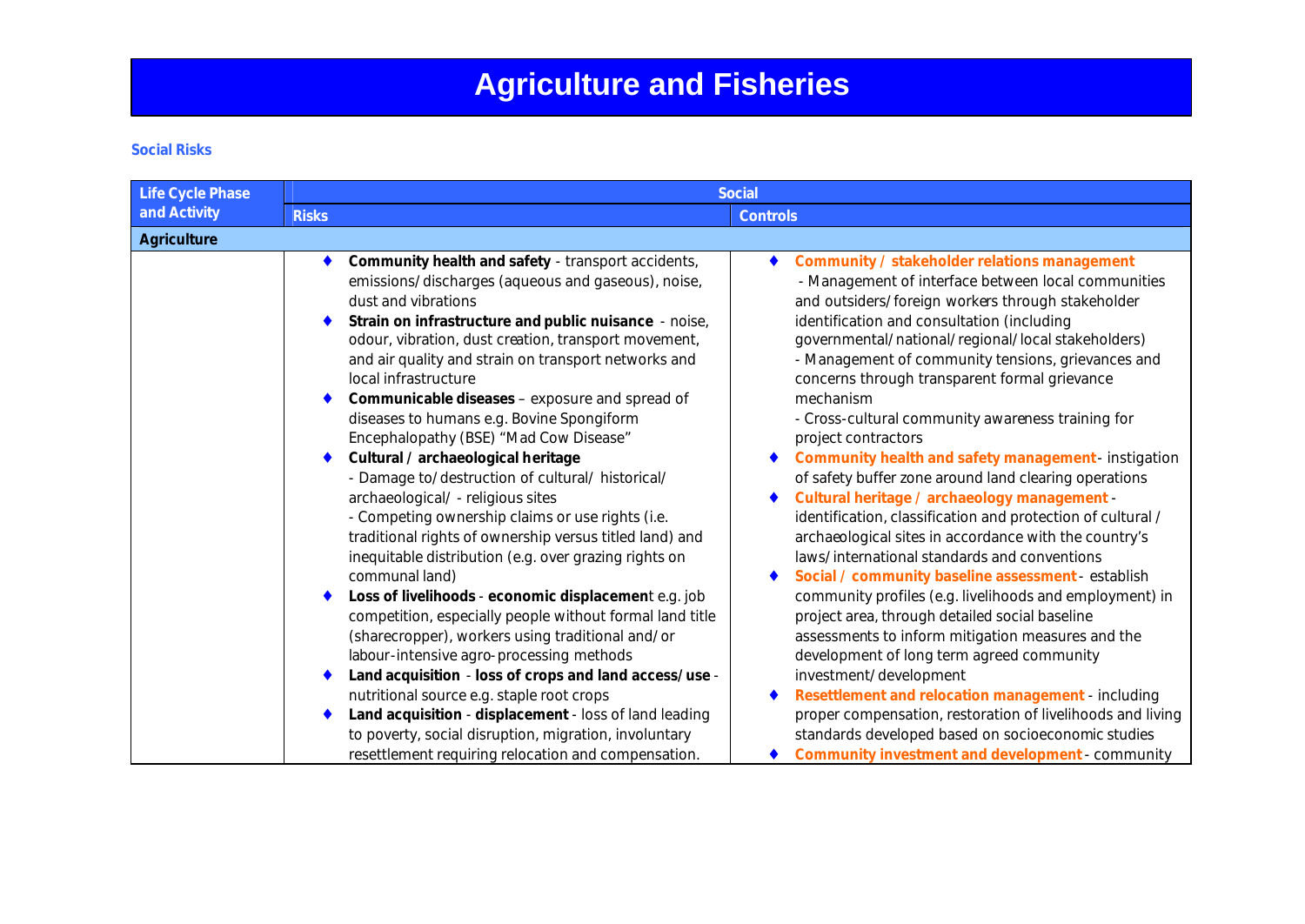| <b>Life Cycle Phase</b>                                   | <b>Social</b>                                                                                                                                                                                                                                                                                                                                                                                                                                                                         |                                                                                                                                                                                                                                                                                                                                                                 |
|-----------------------------------------------------------|---------------------------------------------------------------------------------------------------------------------------------------------------------------------------------------------------------------------------------------------------------------------------------------------------------------------------------------------------------------------------------------------------------------------------------------------------------------------------------------|-----------------------------------------------------------------------------------------------------------------------------------------------------------------------------------------------------------------------------------------------------------------------------------------------------------------------------------------------------------------|
| and Activity                                              | <b>Risks</b>                                                                                                                                                                                                                                                                                                                                                                                                                                                                          | <b>Controls</b>                                                                                                                                                                                                                                                                                                                                                 |
|                                                           | Disruption of Social / community cohesion and<br>exclusion of vulnerable groups<br>- Breakdown of social networks and structures<br>- Socio-economic exclusion of ethnic minorities and<br>indigenous peoples<br>- Socio-cultural tensions between local and foreign<br>workforce from influx and outflow of migrants/<br>temporary workers and attraction of seasonal residents<br>to project area<br>Land use planning and zoning activities<br>Vandalism and site security         | investment (both long and short term) e.g. health care<br>facilities, micro-finance initiatives and access to<br>employment<br>Legal framework - including mechanisms for resolution<br>of conflicts and appeals procedures<br>Technical and commercial analysis - appropriate<br>technical and commercial services available to support<br>improved production |
| <b>Fisheries and Fish Farming</b>                         |                                                                                                                                                                                                                                                                                                                                                                                                                                                                                       |                                                                                                                                                                                                                                                                                                                                                                 |
| <b>Capture Fisheries</b><br>(Commercial<br>Fishing)       | Cultural / archaeological heritage - artisanal fishing<br>۰<br>rights Traditional livelihoods cultural heritage,<br>inheritance<br>Loss of livelihood - Economic displacement e.g.<br>competing use rights - restricted access to fish landing<br>and market areas<br>- Disadvantaged groups may turn to destructive or<br>illegal methods of resource use<br>Disruption of Social / community cohesion<br>- Breakdown of social networks and structures<br>- Social/community unrest | Community / stakeholder relations management -<br>management of interface between local communities and<br>outsiders through stakeholder identification and<br>consultation (including<br>governmental/national/regional/local stakeholders).                                                                                                                   |
| <b>Culture Fisheries</b><br>(Aquaculture,<br>Mariculture) | Loss of livelihood - economic displacement<br>Loss of livelihood (income and employment) - job<br>competition and dependency on project related jobs at<br>closure<br>Disruption of social / community cohesion<br>- Breakdown of social networks and structures                                                                                                                                                                                                                      | Community / stakeholder relations management<br>- Management of interface between local communities<br>and outsiders through stakeholder identification and<br>consultation (including<br>governmental/national/regional/local stakeholders)<br>- Community awareness raising and information                                                                   |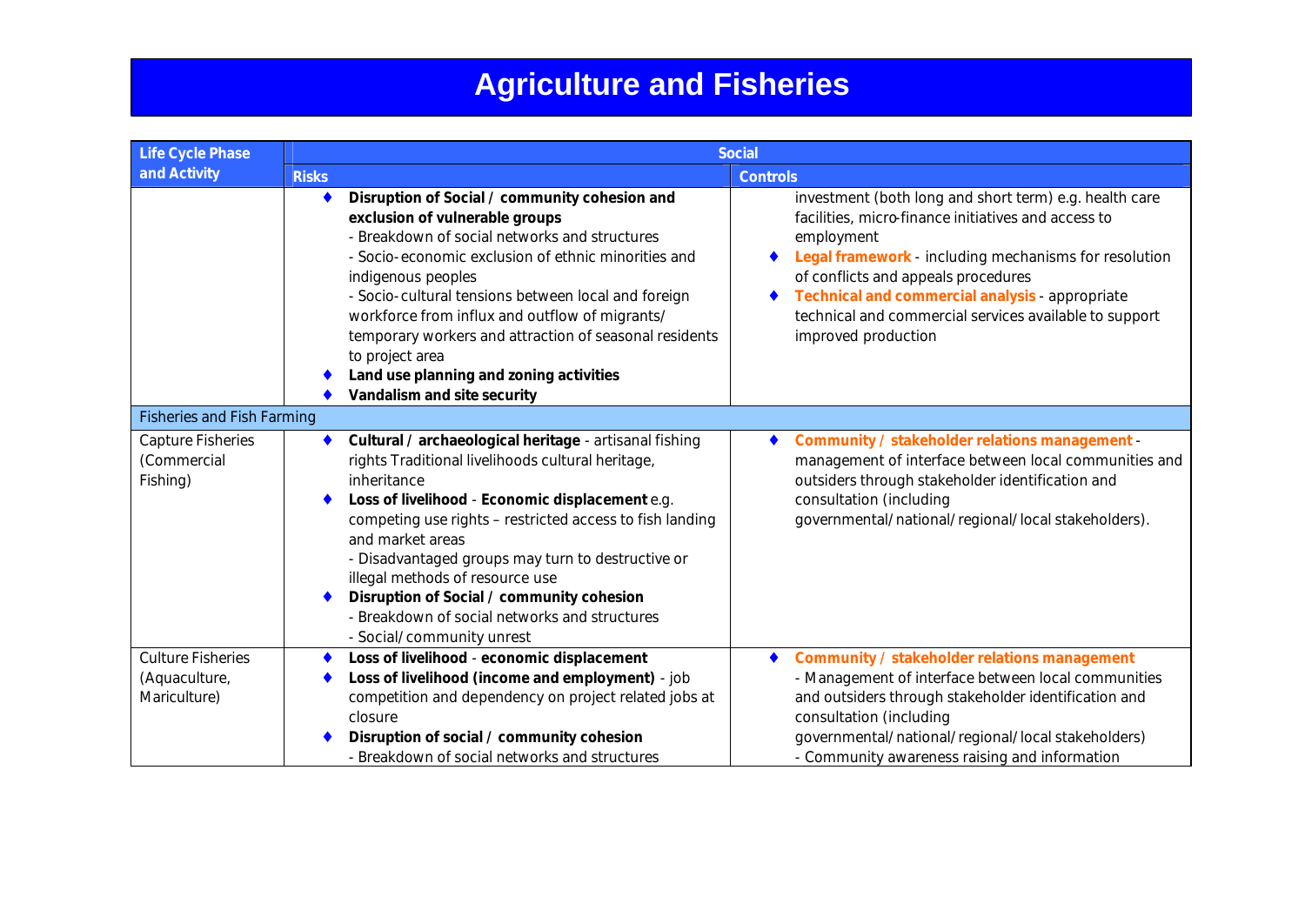| <b>Life Cycle Phase</b>             | <b>Social</b>                                                                                                                                                                                                                                                                                                                                                                                                                                                                                                                                                                                                                                                                                                                                                                      |                                                                                                                                                                                                                                                                                                                                                                                                                                                                                                                                                                                  |
|-------------------------------------|------------------------------------------------------------------------------------------------------------------------------------------------------------------------------------------------------------------------------------------------------------------------------------------------------------------------------------------------------------------------------------------------------------------------------------------------------------------------------------------------------------------------------------------------------------------------------------------------------------------------------------------------------------------------------------------------------------------------------------------------------------------------------------|----------------------------------------------------------------------------------------------------------------------------------------------------------------------------------------------------------------------------------------------------------------------------------------------------------------------------------------------------------------------------------------------------------------------------------------------------------------------------------------------------------------------------------------------------------------------------------|
| and Activity                        | <b>Risks</b>                                                                                                                                                                                                                                                                                                                                                                                                                                                                                                                                                                                                                                                                                                                                                                       | <b>Controls</b>                                                                                                                                                                                                                                                                                                                                                                                                                                                                                                                                                                  |
|                                     | - Socio-cultural tensions between local and foreign<br>workforce Influx and outflow of migrants/ temporary<br>workers and attraction of seasonal residents to project<br>area<br>Bioaccumulation and contamination of food chain -<br>due to steroids, hormones, and pesticides<br>Land acquisition - loss of access e.g. ocean acquisition<br>(temporary and/or permanent)<br>Employee health and safety - Employment and Labour<br>Standards e.g. dangerous employee conditions<br>including health and safety, exposure to chemicals<br>Stakeholder/public consultation and disclosure -<br>inadequate consultation and disclosure with NGOs,<br>local and national advocacy groups, badly managed<br>social and community relations, negative exposure,<br>compensation claims | dissemination on project<br>- Management of community tensions, grievances and<br>concerns through formal grievance mechanism<br>Social / community baseline assessment - establish<br>community profiles (e.g. social hierarchy, ethnic groups,<br>socio-cultural and religious practices, skills profile) and<br>public services/resources in a project area<br><b>Site security plans</b><br>Community health and safety plans - vaccinations and<br>awareness raising on communicable diseases<br>Responsible human resources policies - maximization of<br>local employment |
| Marine / Freshwater Fish Processing |                                                                                                                                                                                                                                                                                                                                                                                                                                                                                                                                                                                                                                                                                                                                                                                    |                                                                                                                                                                                                                                                                                                                                                                                                                                                                                                                                                                                  |
| Processing                          | Pressure on natural resources - high water use<br>Employee health and safety - employment and poor<br>labour standards, dangerous employee conditions<br>including health and safety, exposure to chemicals<br>Loss of livelihood - economic displacement<br>Loss of livelihood (income and employment) - e.g. job<br>competition and dependency on project related jobs at<br>closure<br>Social / community cohesion - socio-cultural tensions<br>between local and foreign workforce from influx and<br>outflow of migrants/ temporary workers and attraction<br>of seasonal residents to project area                                                                                                                                                                           | Sustainable natural resource management (water) -<br>Securing of a sustainable water supply, recycling and<br>reuse wastewater<br>Social and community management - Management of<br>community tensions, grievances and concerns through<br>transparent consultation and documentation<br>Stakeholder consultation and management Stakeholder<br>identification and governmental/national/regional/local<br>consultation                                                                                                                                                         |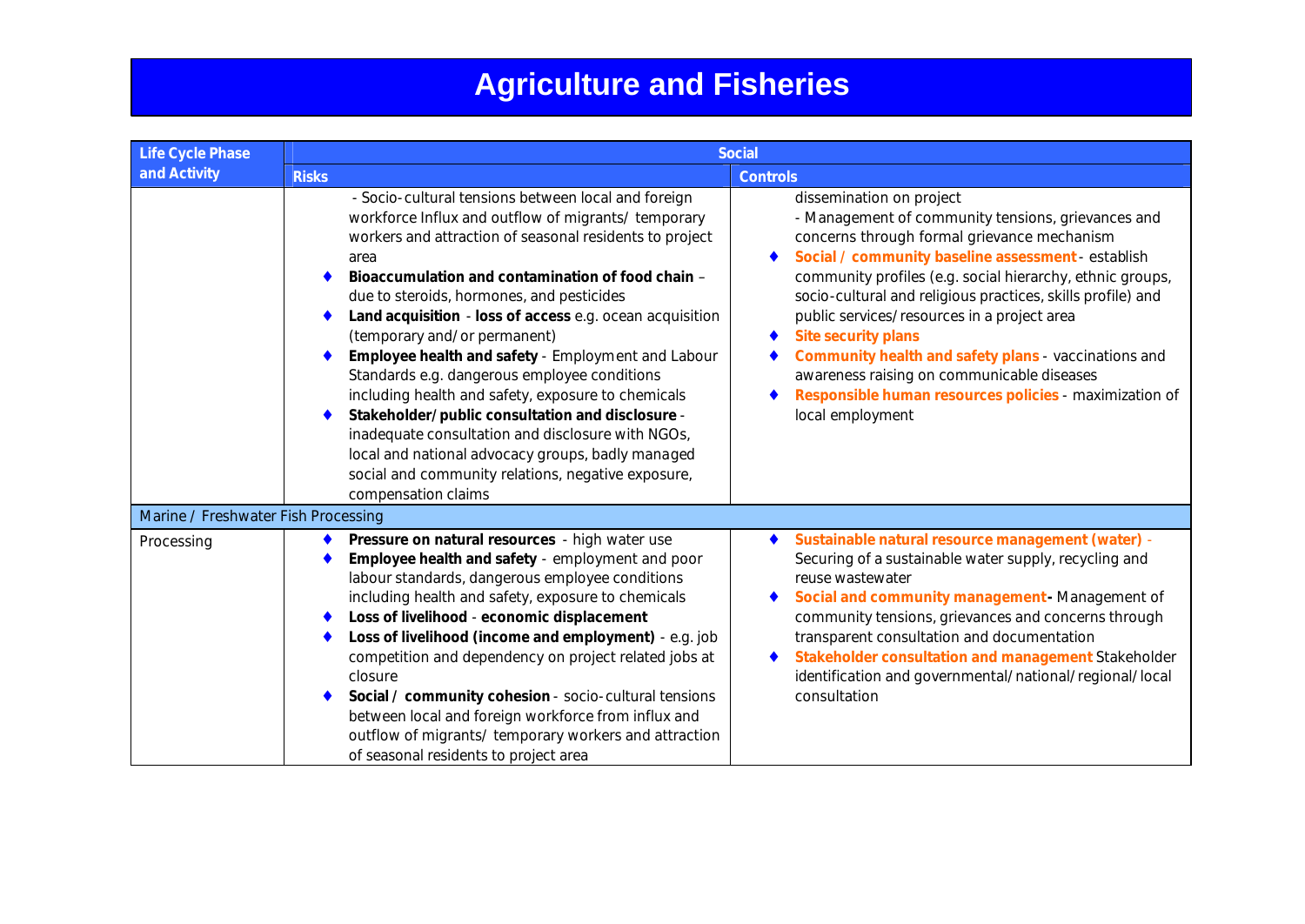### **Key Considerations**

- 1. Does the farmer undertake activities, which require authorisation from environmental regulators? If so, is the appropriate authority held?
- 2. Are contents of the project and the potential impacts adequately explained to the public based on appropriate procedures, including information disclosure? Is understanding obtained from the public? Are proper responses made to comments from the public and regulatory authorities?
- 3. Does the customer potentially face significant capital costs to upgrade storage facilities on site to meet regulatory requirements?
- 4. Are chemicals or fuels used or stored? If so are they managed in an environmentally acceptable manner and comply with health and safety legislation and good practise?
- 5. Has the farmer been prosecuted for pollution incidents, e.g. oil or chemical spill/leaking tanks?
- 6. Is there a surface watercourse, pond or reservoir present on or within 250m of the site?
- 7. How does the farmer dispose of waste?
- 8. Does the farmer spread or dispose of farm slurry or sewage sludge on the site?
- 9. Does the farmer rear livestock intensively, operate a diary farm or store large amounts of organic waste? If so, has the farmer a formal wastewater management plan in operation? (This can reduce the environmental impacts)
- 10. Does the business operate a fish farm? If so, are the fish kept in specially designed tanks (low risk), or within a controlled water body (e.g. river or lake), which could give rise to pollution?
- 11. Is there a requirement for resettlement or compensation of affected communites?
- 12. For new sites or extensions to existing sites, has an Environmental Social Impact Assessment (ESIA) been undertaken to assess impacts?
- 13. For large processing facilities, has the ESIA been assessed by an independent third party?
- 14. Are indigenous communities and cultural heritage impacted as part of the development?
- 15. Has the company ever been prosecuted for environmental offences?
- 16. Is the company required to hold consents from the environmental regulator or local authority? Are there current or future costs associated with complying with them?
- 17. Does the site or has the company ever land filled wastes on sites? (See Utilities and Waste Management Briefing Note)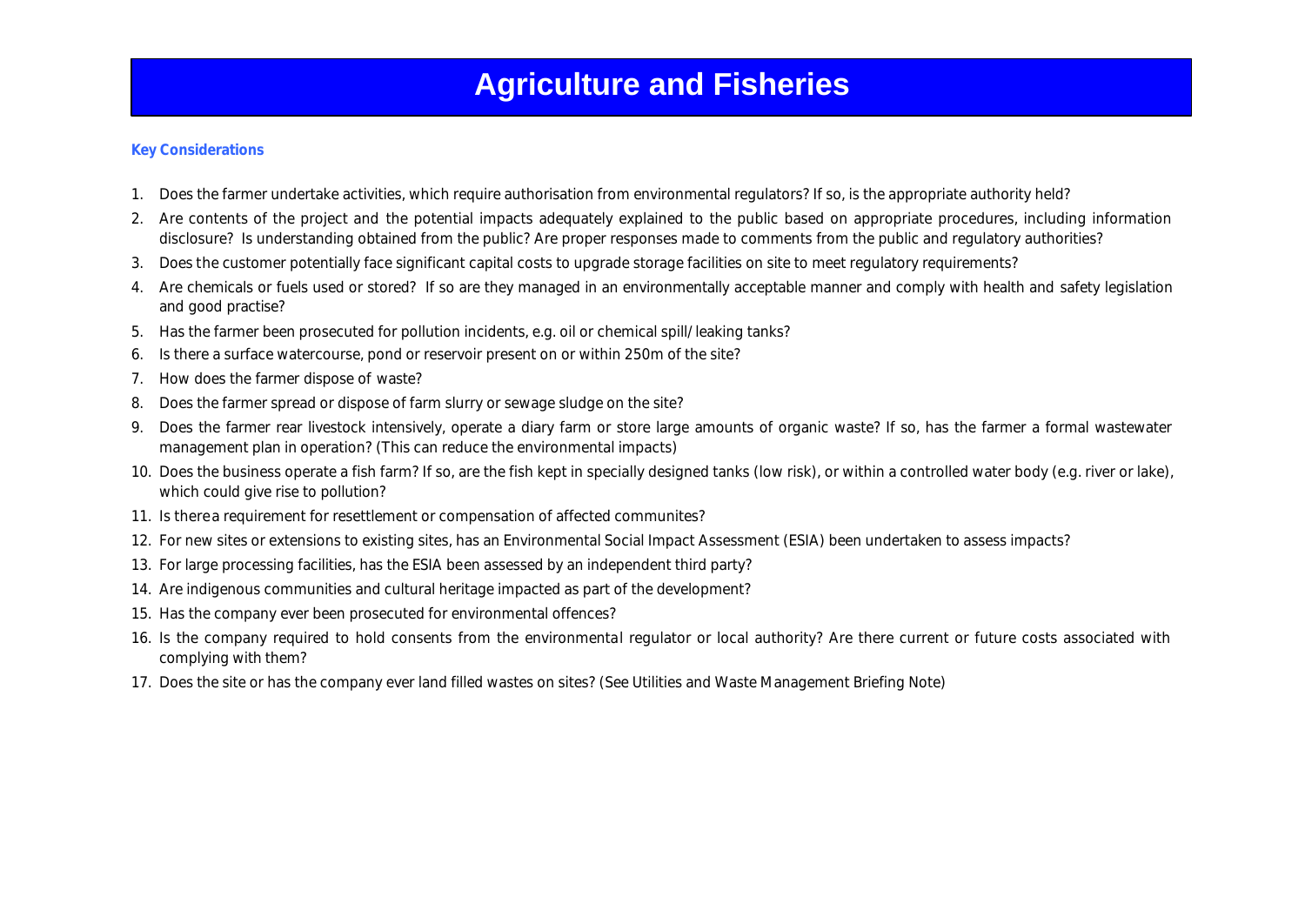### **Regulation and Best Practice**

Permits, consents and licences are likely to be required for Agriculture and Fishery operations, the specifics of which will depend on the relevant regulatory framework in the location of the facility/operation. In developing regions, weaker governance structures may mean that there is less stringent implementation of local controls and regulations or indeed there may be no controls at all. In such cases, international environmental and social standards and industry best practice should ideally be adopted by the project proponent as a demonstration of Best Practice.

In the case of almost all large-scale new build, expansion and development projects an Environmental and Social Impact Assessment (ESIA) will be required particularly where project debt financing is being sought. A comprehensive ESIA undertaken to international standards allows both the project sponsor and the investors to assess the full range of potential environmental and Social impacts related to a project development, operation and decommissioning. Part of the ESIA process is to design appropriate mitigation measures and environmental and social management plans and to set a framework for the monitoring the performance of these measures on a long-term basis. This limits and controls compliance and remediation costs as well as long term credit and reputation risks.

For smaller scale projects and operations a full ESIA may not be required. Focused studies on particular issues of concern may however, be helpful in identifying potential environmental and Social risks associated with certain project activities.

The table below lists key international standards and publicly available best practice reference materials relevant to the agriculture and fisheries industry.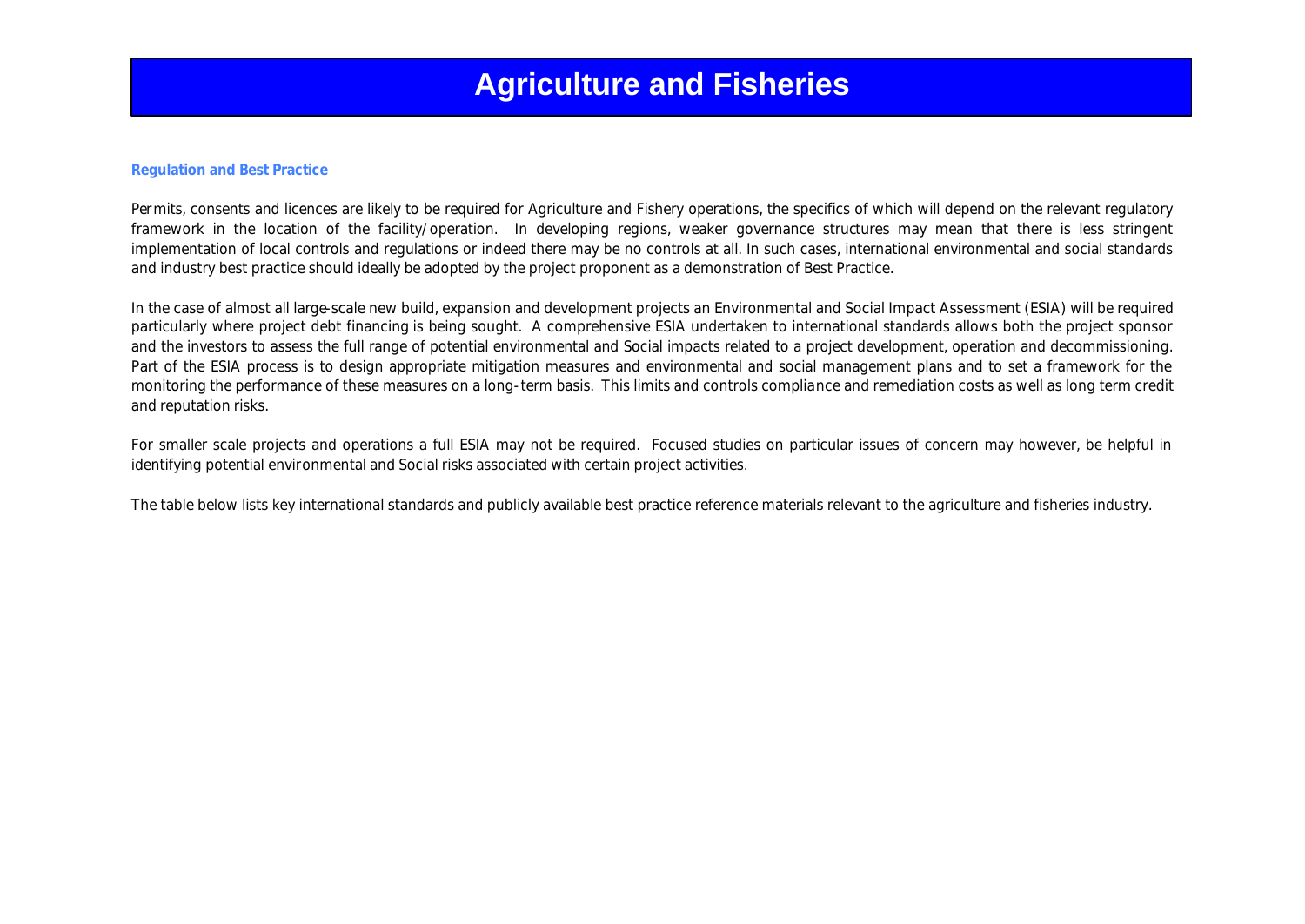| <b>Source</b> | <b>Agency / Body</b>                                                                                                                  |
|---------------|---------------------------------------------------------------------------------------------------------------------------------------|
| Multilateral  | Global Environment Outlook Chapter 2 The State of Our Environment                                                                     |
|               | http://www.unep.org/geo2000/english/0033.htm                                                                                          |
|               | UNESCO Conference Second World Water Forum Local and Indigenous Knowledge Systems                                                     |
|               | http://portal.unesco.org/sc_nat/ev.php?URL_ID=3854&URL_DO=DO_TOPIC&URL_SECTION=201&reload=1092045126                                  |
|               | EU Policies: Integrated Pollution prevention and control.                                                                             |
|               | http://europa.eu/scadplus/leg/en/lvb/l28045.htm                                                                                       |
|               | EU Water Framework Directive Lessons Learned with regard to Water Pollution                                                           |
|               | http://ec.europa.eu/environment/water/water-framework/pdf/gwd_economic_study.pdf                                                      |
|               | Summary of EU Legislation regarding Water Pollution                                                                                   |
|               | http://europa.eu/scadplus/leg/en/s15005.htm                                                                                           |
|               | Summary of EU Legislation regarding Air Pollution                                                                                     |
|               | http://europa.eu/scadplus/leg/en/s15004.htm                                                                                           |
|               | International Labour Organization : Mandate                                                                                           |
|               | http://www.ilo.org/public/english/about/index.htm                                                                                     |
|               | ILO's Lists of Subjects Standards have been decided upon                                                                              |
|               | http://www.ilo.org/ilolex/english/subjectE.htm                                                                                        |
|               | Security Issues and Human Rights                                                                                                      |
|               | http://www.voluntaryprinciples.org/principles/private.php                                                                             |
|               | Asian Development Bank, 1994, Handbook for Incorporation of Social Dimensions in Projects, May.                                       |
|               | http://www.adb.org/Documents/Handbooks/Social Dimensions/default.asp                                                                  |
|               | International Finance Corporation, 2002, Handbook for Preparing a Resettlement Action Plan, IFC Environment and Social                |
|               | Development Department, Washington, April.                                                                                            |
|               | http://www.ifc.org/ifcext/enviro.nsf/AttachmentsByTitle/p resettle/\$FILE/ResettlementHandbook.PDF                                    |
|               | International Finance Corporation, 1998, Doing better business through effective public consultation and disclosure: a good practice  |
|               | manual                                                                                                                                |
|               | Japan Bank for International Cooperation, 2002, JBIC Guidelines for Confirmation of Environmental and Social Considerations, [Online, |
|               | accessed 25 May 2006].                                                                                                                |
|               | http://www.jbic.go.jp/english/environ/guide                                                                                           |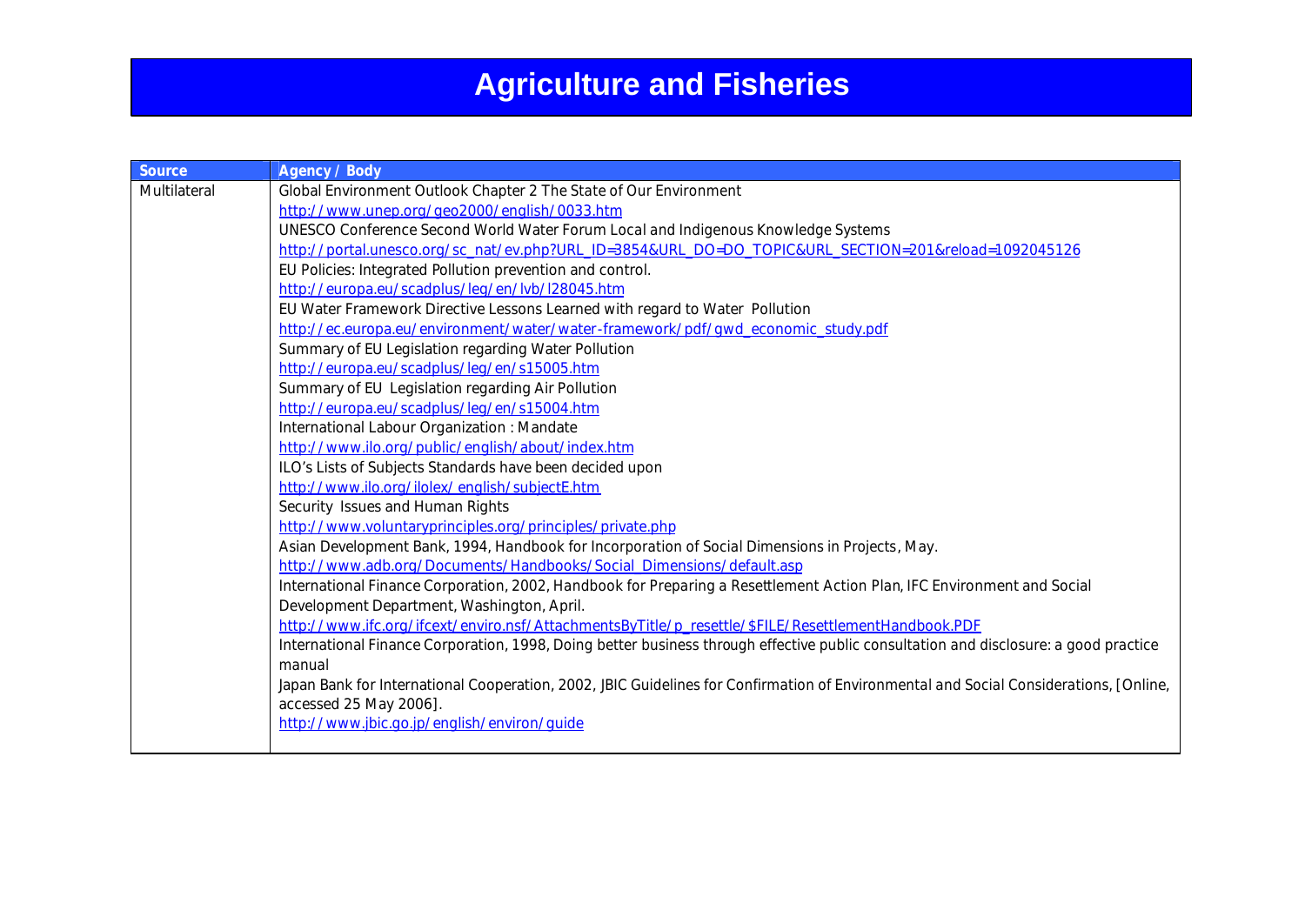| <b>Source</b> | <b>Agency / Body</b>                                                            |
|---------------|---------------------------------------------------------------------------------|
| Government    | Department for Environment Food and Rural Affairs                               |
|               | http://www.defra.gov.uk/                                                        |
|               | Key areas to be consulted in with regards to Land Use                           |
|               | http://www.environment-agency.gov.uk/yourenv/consultations/782294/?version=1⟨=e |
|               | Health and Safety Executive Noise Regulations (complete)                        |
|               | http://www.hse.gov.uk/noise/regulations.htm                                     |
|               | Environment Canada Convention on Biological Diversity                           |
|               | http://www.ec.gc.ca/international/multilat/biodiv e.htm - act                   |
|               | Responsible Partners                                                            |
|               | http://www.efishbusiness.co.uk/contacts/responsible.asp                         |
|               | Department of Fisheries and Oceans (Canada) Sustainable Aquaculture             |
|               | http://www.dfo-mpo.gc.ca/aquaculture/aquaculture_e.htm                          |
|               | Department of Fisheries and Oceans (Policies and Regulations)                   |
|               | http://www.dfo-mpo.gc.ca/communic/policy/dnload_e.htm                           |
|               | DEFRA Evaluation of Aquaculture Research Program                                |
|               | http://statistics.defra.gov.uk/esg/evaluation/aguaresearch/aguamain.pdf         |